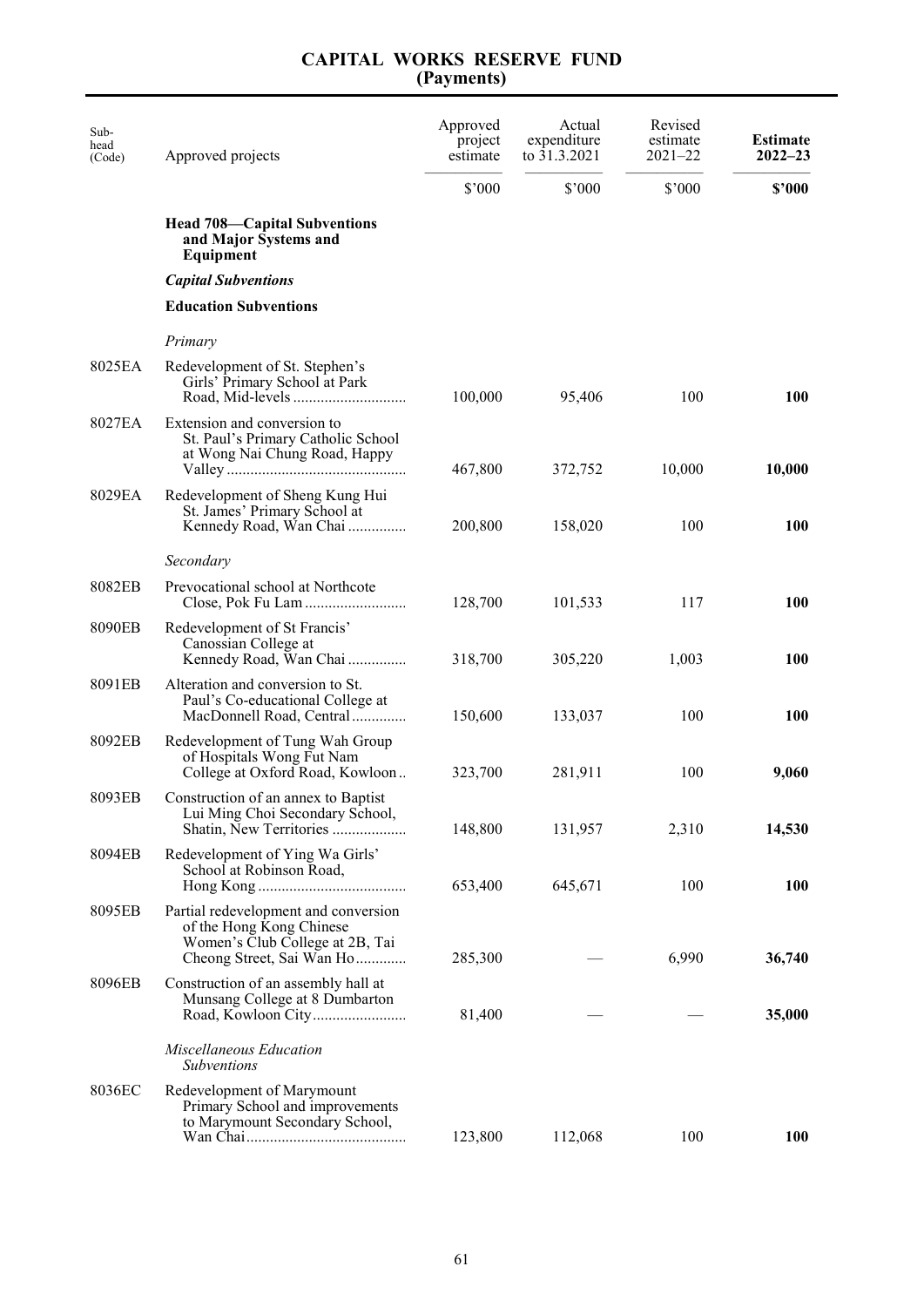|            |  | <b>CAPITAL WORKS RESERVE FUND</b> |  |  |  |  |
|------------|--|-----------------------------------|--|--|--|--|
| (Payments) |  |                                   |  |  |  |  |

| Sub-<br>head<br>(Code) | Approved projects                                                                                                                  | Approved<br>project<br>estimate | Actual<br>expenditure<br>to 31.3.2021 | Revised<br>estimate<br>$2021 - 22$ | <b>Estimate</b><br>$2022 - 23$ |
|------------------------|------------------------------------------------------------------------------------------------------------------------------------|---------------------------------|---------------------------------------|------------------------------------|--------------------------------|
|                        |                                                                                                                                    | $$^{\prime}000$                 | \$'000                                | \$'000                             | \$2000                         |
|                        | <b>Capital Subventions and Major Systems and Equipment</b>                                                                         |                                 |                                       |                                    |                                |
|                        | <b>Capital Subventions–Cont'd.</b>                                                                                                 |                                 |                                       |                                    |                                |
|                        | Education Subventions-Cont'd.                                                                                                      |                                 |                                       |                                    |                                |
|                        | Miscellaneous Education<br>Subventions—Cont'd.                                                                                     |                                 |                                       |                                    |                                |
| 8046EC                 | A private independent school<br>(secondary-cum-primary) at<br>Kong Sin Wan Tsuen,                                                  | 184,100                         | 178,771                               | 100                                | 100                            |
| 8012EE                 | Redevelopment of Island School at<br>20 Borrett Road, Mid-Levels                                                                   | 536,300                         |                                       | 116,670                            | 261,417                        |
|                        | <b>Special Schools</b>                                                                                                             |                                 |                                       |                                    |                                |
| 8031ED                 | Conversion to Shatin Public School                                                                                                 | 148,600                         |                                       | 28,300                             | 49,600                         |
| 8032ED                 | Conversion to Heung Hoi Ching Kok<br>Lin Association Buddhist Po                                                                   | 197,600                         | 114,620                               | 15,560                             | 11,535                         |
| 8033ED                 | Provision of Boarding Section of<br>Hong Chi Pinehill School and<br>reprovisioning of Boarding<br>Section of Hong Chi Pinehill No. | 170,200                         | 49,671                                | 52,984                             | 32,236                         |
|                        | <b>Technical Education and</b><br><b>Industrial Training</b>                                                                       |                                 |                                       |                                    |                                |
| 8021EM                 | Development of the Vocational<br>Training Council Aviation and<br>Maritime Education Centre at                                     | 862,200                         |                                       | 27,800                             | 90,430                         |
| 8023EM                 | Pre-construction works for<br>development of new campus of<br>VTC at Kowloon East                                                  | Cat. B                          |                                       |                                    | $23,292 \dagger$               |
|                        | <b>Universities</b>                                                                                                                |                                 |                                       |                                    |                                |
|                        | The Chinese University of Hong<br>Kong                                                                                             |                                 |                                       |                                    |                                |
| 8056EF                 | Centralised General Research<br>Laboratory Complex (Block 2)                                                                       | 1,416,100                       |                                       | 108,500                            | 204,900                        |
| 8062EF                 | Construction of a teaching-research<br>complex in Tai Po Area 39<br>(Phase 1—Consultancy Study)                                    | 59,700                          | 11,900                                | 20,900                             | 23,900                         |
| 8063EF                 | Renovation of facilities in Choh-<br>Ming LI Basic Medical Sciences<br>Building, The Chinese University<br>of Hong Kong (Remaining | 57,200                          |                                       | 10,800                             | 32,800                         |

\_\_\_\_\_\_\_\_\_\_\_\_\_\_\_\_\_\_\_\_\_\_\_\_\_\_\_\_\_\_\_\_\_\_\_\_\_\_\_\_\_\_\_\_\_\_\_\_\_\_\_\_\_\_\_\_\_\_\_\_\_\_\_\_\_\_\_\_\_\_\_\_\_\_\_\_\_\_\_\_\_\_\_\_\_\_\_\_\_\_\_\_\_\_\_ †8023EM Subject to funding approval of the Finance Committee, the project at a rough order of cost of \$459,300,000 is planned to start in the second quarter of the 2022–23 financial year, with an estimated expenditure of \$23,292,000 in 2022–23.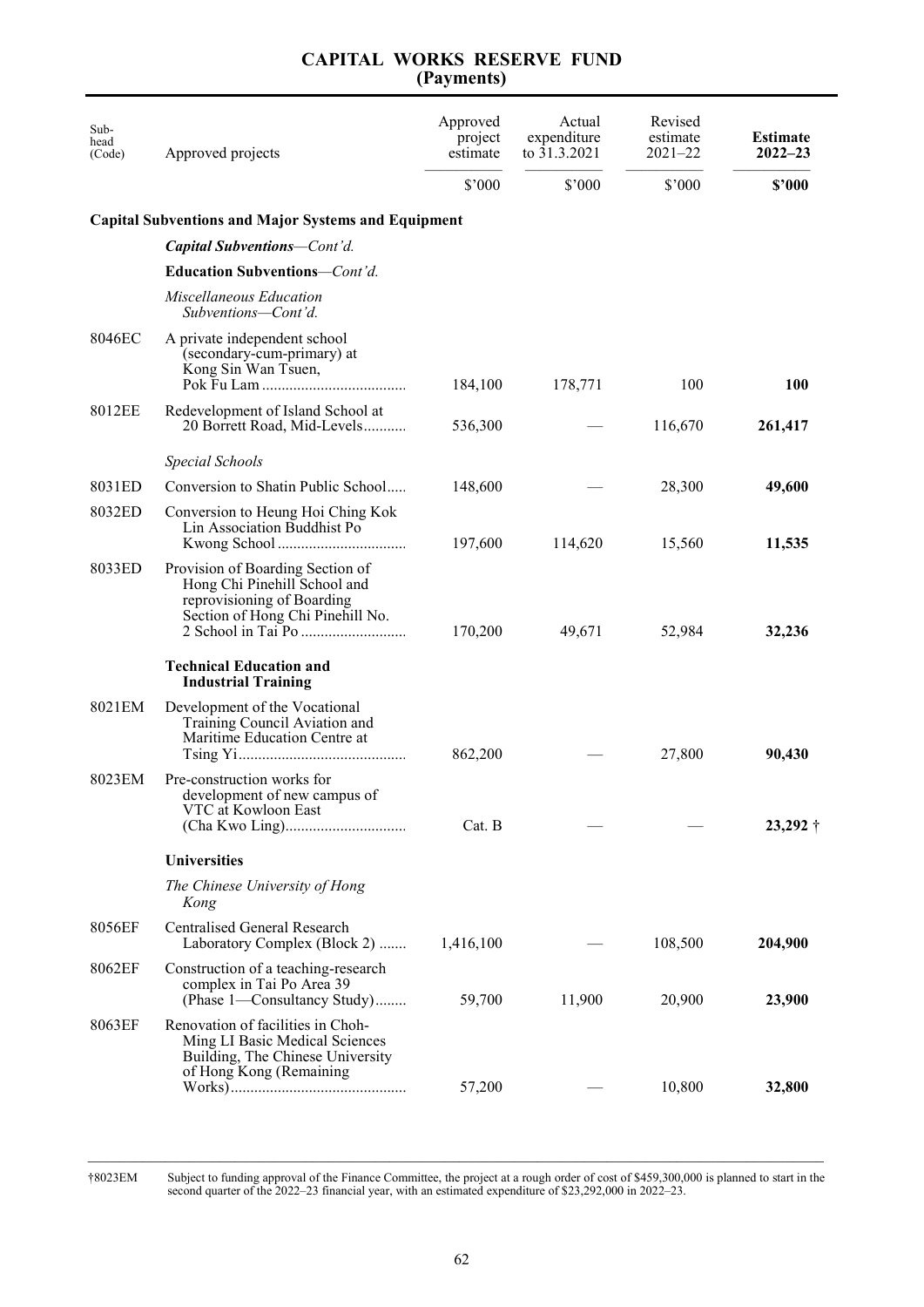| Sub-<br>head<br>(Code) | Approved projects                                                                                                                                                      | Approved<br>project<br>estimate | Actual<br>expenditure<br>to $31.3.2021$ | Revised<br>estimate<br>$2021 - 22$ | <b>Estimate</b><br>$2022 - 23$ |
|------------------------|------------------------------------------------------------------------------------------------------------------------------------------------------------------------|---------------------------------|-----------------------------------------|------------------------------------|--------------------------------|
|                        |                                                                                                                                                                        | $$^{\prime}000$                 | \$'000                                  | \$'000                             | \$2000                         |
|                        | <b>Capital Subventions and Major Systems and Equipment</b>                                                                                                             |                                 |                                         |                                    |                                |
|                        | <b>Capital Subventions–Cont'd.</b>                                                                                                                                     |                                 |                                         |                                    |                                |
|                        | Education Subventions-Cont'd.                                                                                                                                          |                                 |                                         |                                    |                                |
|                        | Universities-Cont'd.                                                                                                                                                   |                                 |                                         |                                    |                                |
|                        | The Hong Kong Polytechnic<br>University                                                                                                                                |                                 |                                         |                                    |                                |
| 8029EK                 | Library extension and revitalisation                                                                                                                                   | 406,600                         | 53,700                                  | 165,000                            | 106,300                        |
| 8030EK                 | Campus Expansion at Ho Man Tin                                                                                                                                         | 1,418,000                       | 46,900                                  | 53,800                             | 73,100                         |
|                        | The Hong Kong University of Science<br>and Technology                                                                                                                  |                                 |                                         |                                    |                                |
| 8017EL                 | New Research Building 1                                                                                                                                                | Cat. B                          |                                         |                                    | $26,860\dagger$                |
|                        | The University of Hong Kong                                                                                                                                            |                                 |                                         |                                    |                                |
| 8056EG                 | Redevelopment of No. 2 University                                                                                                                                      | 599,900                         |                                         | 69,700                             | 121,800                        |
| 8063EG                 | Academic building at No. 3                                                                                                                                             | 810,900                         | 256,480                                 | 366,479                            | 107,499                        |
| 8064EG                 | Information Technology Building at                                                                                                                                     | 486,900                         |                                         | 80,700                             | 176,300                        |
| 8065EG                 | Enhancement of facilities cum<br>medical campus development<br>(Phase 2—Main Works)                                                                                    | Cat. B                          |                                         |                                    | $25,600 \dagger$               |
| 8066EG                 | Enhancement of facilities cum<br>medical campus development<br>(Phase 1—Main Works)                                                                                    | 194,300                         | 2,500                                   | 124,220                            | 18,690                         |
| 8068EG                 | Construction of additional academic<br>building and ancillary facilities for<br>Faculty of Medicine of the<br>University of Hong Kong (Phase 2)<br>-Consultancy Study) | 56,000                          |                                         | 13,700                             | 26,500                         |
| 8069EG                 | Construction of a Clinical Training<br>Amenities Centre at No. 6 Sassoon                                                                                               | Cat. B                          |                                         |                                    | 44,675 †                       |

 $\mathcal{L}_\mathcal{L} = \mathcal{L}_\mathcal{L} = \mathcal{L}_\mathcal{L} = \mathcal{L}_\mathcal{L} = \mathcal{L}_\mathcal{L} = \mathcal{L}_\mathcal{L} = \mathcal{L}_\mathcal{L} = \mathcal{L}_\mathcal{L} = \mathcal{L}_\mathcal{L} = \mathcal{L}_\mathcal{L} = \mathcal{L}_\mathcal{L} = \mathcal{L}_\mathcal{L} = \mathcal{L}_\mathcal{L} = \mathcal{L}_\mathcal{L} = \mathcal{L}_\mathcal{L} = \mathcal{L}_\mathcal{L} = \mathcal{L}_\mathcal{L}$ †8017EL Subject to funding approval of the Finance Committee, the project at a rough order of cost of \$486,300,000 is planned to start in the second quarter of the 2022–23 financial year, with an estimated expenditure of \$

†8065EG Subject to funding approval of the Finance Committee, the project at a rough order of cost of \$128,000,000 is planned to start in the second quarter of the 2022–23 financial year, with an estimated expenditure of \$25,600,000 in 2022–23.

†8069EG Subject to funding approval of the Finance Committee, the project at a rough order of cost of \$893,500,000 is planned to start in the third quarter of the 2022–23 financial year, with an estimated expenditure of \$44,675,000 in 2022–23.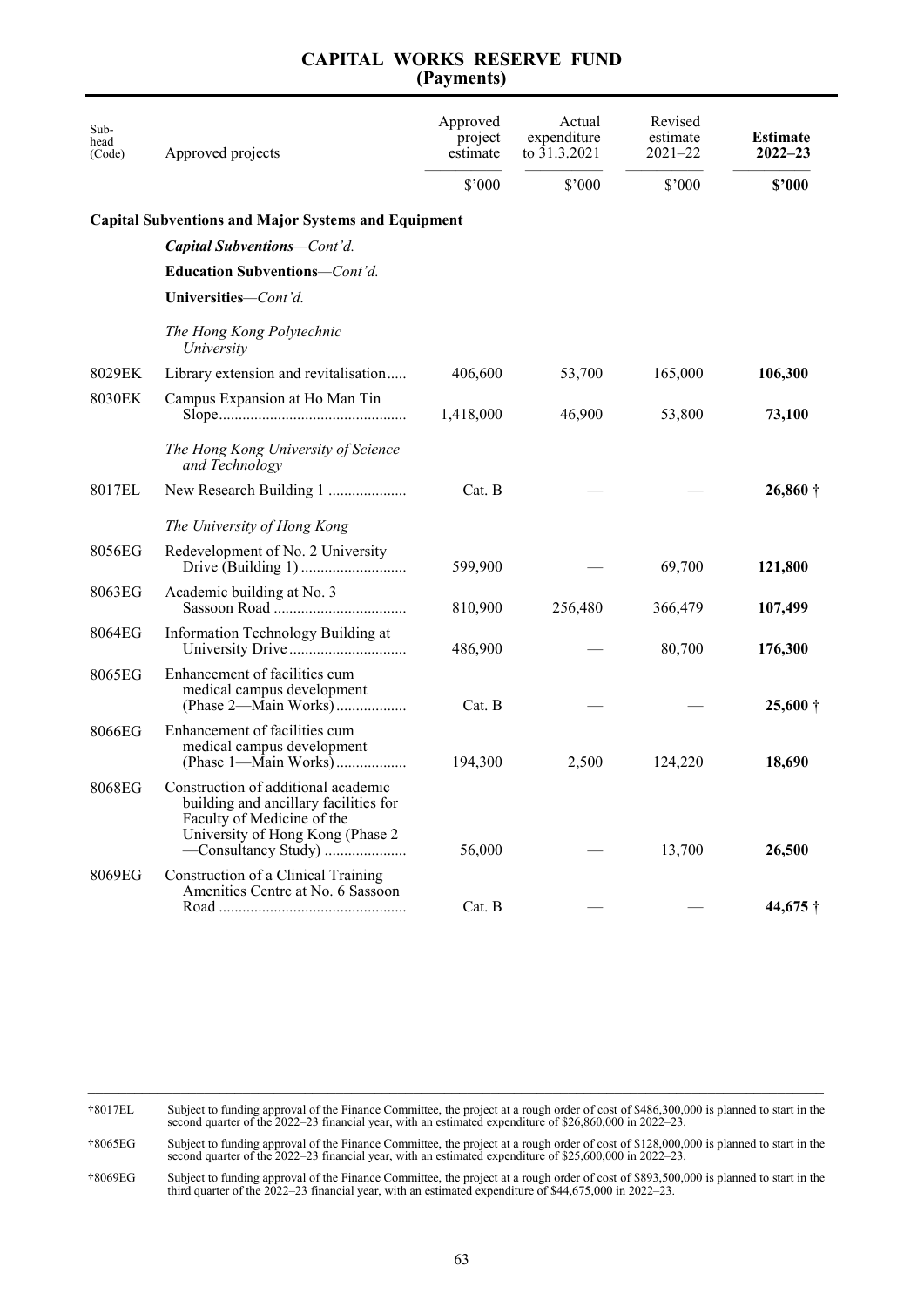| Sub-<br>head<br>(Code) | Approved projects                                                                                  | Approved<br>project<br>estimate<br>$$^{\prime}000$ | Actual<br>expenditure<br>to $31.3.2021$<br>\$'000 | Revised<br>estimate<br>$2021 - 22$<br>\$'000 | <b>Estimate</b><br>$2022 - 23$<br>\$2000 |
|------------------------|----------------------------------------------------------------------------------------------------|----------------------------------------------------|---------------------------------------------------|----------------------------------------------|------------------------------------------|
|                        | <b>Capital Subventions and Major Systems and Equipment</b>                                         |                                                    |                                                   |                                              |                                          |
|                        | Capital Subventions-Cont'd.                                                                        |                                                    |                                                   |                                              |                                          |
|                        | <b>Education Subventions</b> — <i>Cont'd.</i>                                                      |                                                    |                                                   |                                              |                                          |
|                        | Universities-Cont'd.                                                                               |                                                    |                                                   |                                              |                                          |
|                        | The Education University of<br>Hong Kong                                                           |                                                    |                                                   |                                              |                                          |
| 8004EN                 | New Academic Building in Tai Po                                                                    | Cat. B                                             |                                                   |                                              | $40,840\dagger$                          |
|                        |                                                                                                    | 10,587,600                                         | 3,052,117                                         | 1,276,233                                    | 1,604,404                                |
|                        | <b>Medical Subventions</b>                                                                         |                                                    |                                                   |                                              |                                          |
| 8014MD                 | Redevelopment of Kwong Wah<br>Hospital—preparatory works                                           | 552,700                                            | 426,686                                           | 26,600                                       | 20,400                                   |
| 8015MD                 | Redevelopment of Kwong Wah<br>Hospital-main works (demolition<br>and substructure works for        | 654,800                                            | 536,746                                           | 3,500                                        | 2,200                                    |
| 8016MD                 | Redevelopment of Kwong Wah<br>Hospital-main works<br>(superstructure and associated                | 10,049,300                                         | 1,250,977                                         | 2,448,420                                    | 1,150,000                                |
| 8005MF                 | Redevelopment of Yan Chai                                                                          | 590,500                                            | 548,212                                           | 2,800                                        | 1,000                                    |
| 8004MJ                 | <b>Expansion of United Christian</b><br>Hospital-main works<br>(superstructure and refurbishment   | 16,214,100                                         | 188,645                                           | 560,500                                      | 1,650,000                                |
| 8005MJ                 | Expansion of United Christian<br>Hospital—preparatory works                                        | 352,300                                            | 336,715                                           | 3,600                                        | 5,200                                    |
| 8006MJ                 | <b>Expansion of United Christian</b><br>Hospital—main works (demolition<br>and substructure works) | 1,791,600                                          | 1,664,916                                         | 10,000                                       | 10,000                                   |
| 8003ML                 | Expansion of Haven of Hope                                                                         | 2,073,000                                          | 1,532,647                                         | 113,000                                      | 57,000                                   |
| 8063MM                 | North Lantau Hospital, phase 1                                                                     | 2,482,000                                          | 1,938,444                                         | 8,000                                        | 2,000                                    |
| 8067MM                 | Expansion of the blood transfusion                                                                 | 893,100                                            | 780,863                                           | 34,500                                       | 23,500                                   |
| 8073MM                 | Tin Shui Wai Hospital                                                                              | 3,910,900                                          | 2,931,472                                         | 26,000                                       | 18,000                                   |
| 8076MM                 | Establishment of the Centre of<br>Excellence in Paediatrics                                        | 12,985,500                                         | 8,691,059                                         | 65,000                                       | 40,000                                   |
| 8084MM                 | Redevelopment of Queen Mary<br>Hospital, phase 1-preparatory                                       | 1,592,800                                          | 1,475,197                                         | 63,800                                       | 23,000                                   |

†8004EN Subject to funding approval of the Finance Committee, the project at a rough order of cost of \$698,700,000 is planned to start in the second quarter of the 2022–23 financial year, with an estimated expenditure of \$40,840,000 in 2022–23.

\_\_\_\_\_\_\_\_\_\_\_\_\_\_\_\_\_\_\_\_\_\_\_\_\_\_\_\_\_\_\_\_\_\_\_\_\_\_\_\_\_\_\_\_\_\_\_\_\_\_\_\_\_\_\_\_\_\_\_\_\_\_\_\_\_\_\_\_\_\_\_\_\_\_\_\_\_\_\_\_\_\_\_\_\_\_\_\_\_\_\_\_\_\_\_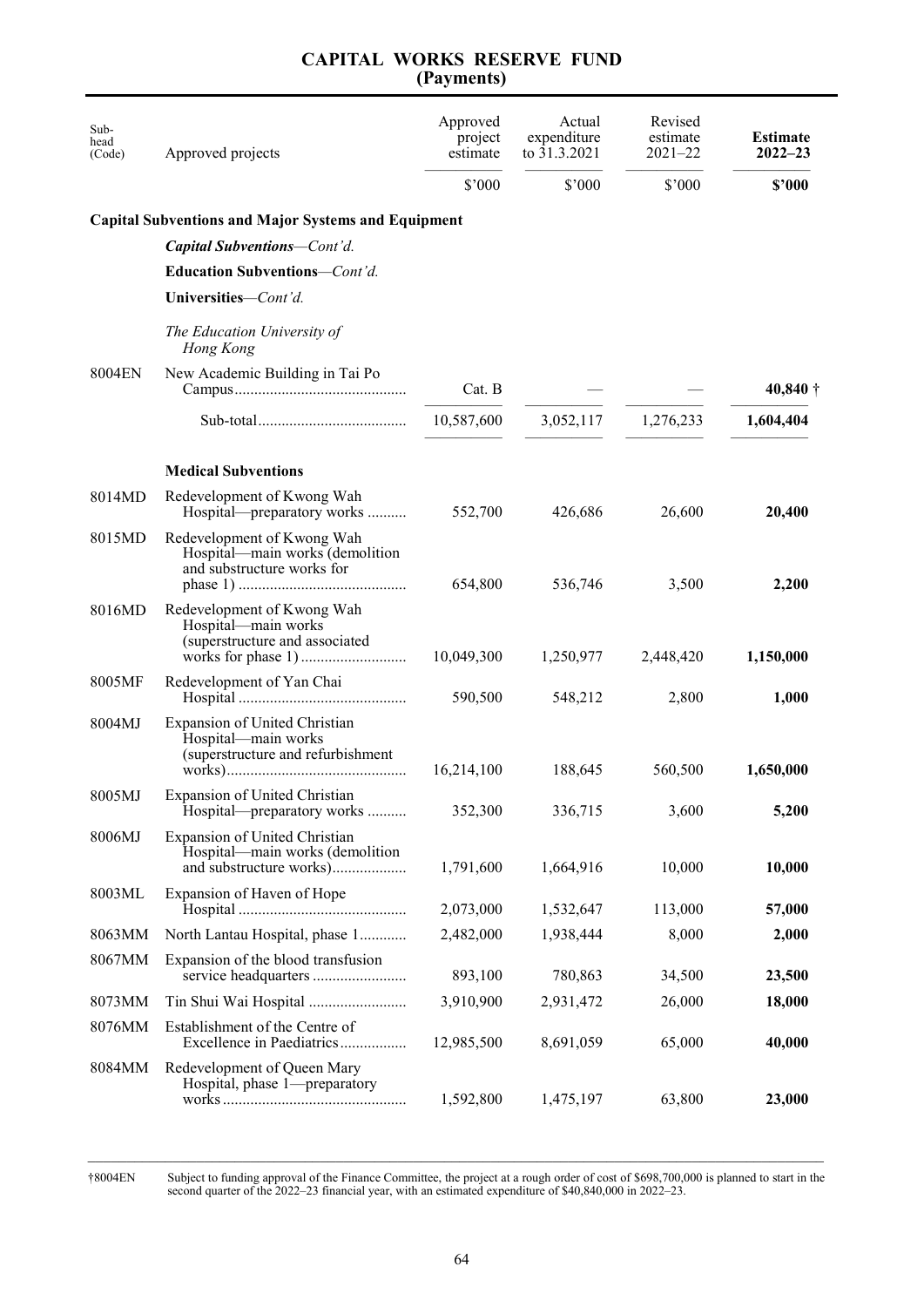| Sub-<br>head<br>(Code) | Approved projects                                                                                                                 | Approved<br>project<br>estimate | Actual<br>expenditure<br>to $31.3.2021$ | Revised<br>estimate<br>$2021 - 22$ | <b>Estimate</b><br>$2022 - 23$ |
|------------------------|-----------------------------------------------------------------------------------------------------------------------------------|---------------------------------|-----------------------------------------|------------------------------------|--------------------------------|
|                        |                                                                                                                                   | $$^{\prime}000$                 | \$'000                                  | \$'000                             | \$2000                         |
|                        | <b>Capital Subventions and Major Systems and Equipment</b>                                                                        |                                 |                                         |                                    |                                |
|                        | <b>Capital Subventions–Cont'd.</b>                                                                                                |                                 |                                         |                                    |                                |
|                        | Medical Subventions-Cont'd.                                                                                                       |                                 |                                         |                                    |                                |
| 8088MM                 | Redevelopment of Our Lady of<br>Maryknoll Hospital—main works                                                                     | Cat. B                          |                                         |                                    | 57,500 $\dagger$               |
| 8091MM                 | Redevelopment of Our Lady of<br>Maryknoll Hospital-preparatory                                                                    | 197,000                         | 51,007                                  | 61,000                             | 40,000                         |
| 8003MP                 | Redevelopment of Grantham<br>Hospital, phase 1—main works                                                                         | Cat. B                          |                                         |                                    | $72,200 \dagger$               |
| 8004MP                 | Redevelopment of Grantham<br>Hospital, phase 1-preparatory                                                                        | 422,500                         | 94,000                                  | 56,800                             | 30,000                         |
| 8005MP                 | Redevelopment of Grantham<br>Hospital, phase 1—demolition,<br>site formation and foundation                                       | 1,181,900                       | 30,007                                  | 118,220                            | 250,000                        |
| 8003MQ                 | Refurbishment of Hong Kong                                                                                                        | 563,300                         | 527,177                                 | 18,520                             | 8,500                          |
|                        |                                                                                                                                   | 56,507,300                      | 23,004,770                              | 3,620,260                          | 3,460,500                      |
|                        | <b>Subventions-Miscellaneous</b>                                                                                                  |                                 |                                         |                                    |                                |
| 8001QE                 | Restored Landfill Revitalisation<br>Funding Scheme—E-Co Village at<br>Lot B of Tseung Kwan O Stage I<br>Landfill-pre-construction | 7,400                           | 2,627                                   | 3,077                              | 1,008                          |
| 8002QE                 | Restored Landfill Revitalisation<br>Funding Scheme—E-Co Village at<br>Lot B of Tseung Kwan O Stage I                              | 92,600                          |                                         |                                    | 24,000                         |
| 8015QJ                 | Redevelopment of the Hong Kong                                                                                                    | 1,707,500                       | 1,628,786                               | 26,580                             | 21,085                         |
| 8028QJ                 | Expansion and improvement of<br>Wanchai campus of the Hong<br>Kong Academy for Performing                                         | 444,800                         | 430,867                                 | 9,568                              | 4,365                          |
| 8031QJ                 | Refurbishment of external façade of                                                                                               | 8,900                           |                                         | 120                                | 6,615                          |
| 8041QJ                 | Youth Hostel Scheme—construction<br>works by the Hong Kong<br>Federation of Youth Groups                                          | 150,900                         | 128,824                                 | 10,734                             | 1,522                          |

†8088MM Subject to funding approval of the Finance Committee, the project at a rough order of cost of \$4,348,700,000 is planned to start in the second quarter of the 2022–23 financial year, with an estimated expenditure of \$57,500,000 in 2022–23.

†8003MP Subject to funding approval of the Finance Committee, the project at a rough order of cost of \$10,453,900,000 is planned to start in the third quarter of the 2022–23 financial year, with an estimated expenditure of \$72,200,000 in 2022–23.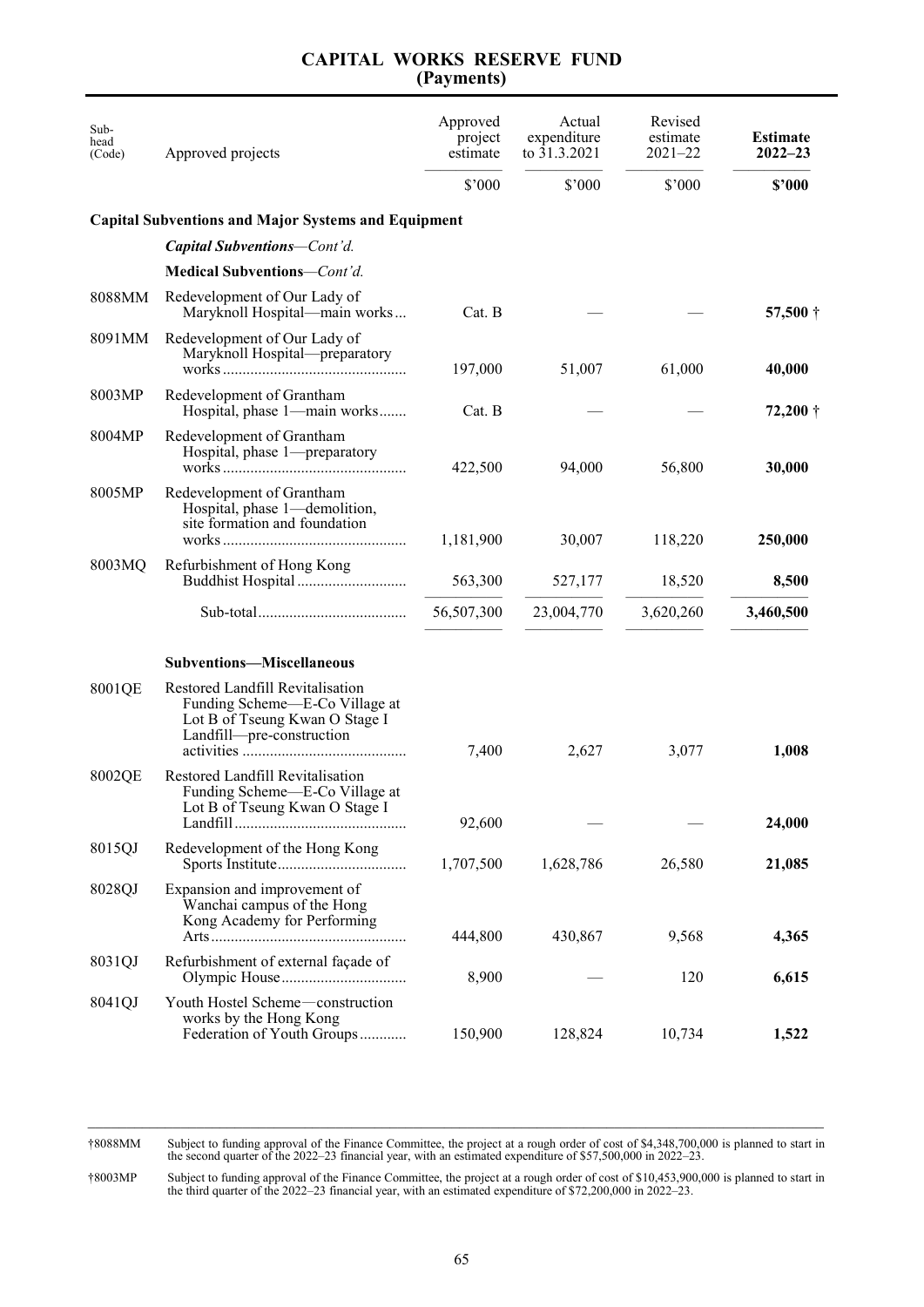| Sub-<br>head<br>(Code) | Approved projects                                                                                                                                              | Approved<br>project<br>estimate<br>\$3000 | Actual<br>expenditure<br>to 31.3.2021<br>\$'000 | Revised<br>estimate<br>$2021 - 22$<br>\$'000 | <b>Estimate</b><br>$2022 - 23$<br>\$3000 |
|------------------------|----------------------------------------------------------------------------------------------------------------------------------------------------------------|-------------------------------------------|-------------------------------------------------|----------------------------------------------|------------------------------------------|
|                        | <b>Capital Subventions and Major Systems and Equipment</b>                                                                                                     |                                           |                                                 |                                              |                                          |
|                        | <b>Capital Subventions</b> —Cont'd.                                                                                                                            |                                           |                                                 |                                              |                                          |
|                        | Subventions-Miscellaneous-<br>Cont'd.                                                                                                                          |                                           |                                                 |                                              |                                          |
| 8042QJ                 | Youth Hostel Scheme-construction<br>works of the youth hostel project<br>by Tung Wah Group of Hospitals                                                        | 435,400                                   |                                                 | 4,950                                        | 47,025                                   |
| 8044QJ                 | Youth Hostel Scheme-construction<br>works by Po Leung Kuk for the<br>youth hostel project in Ma Tin                                                            | 1,444,700                                 | 105,835                                         | 406,223                                      | 549,037                                  |
| 8046QJ                 | Youth Hostel Scheme-<br>pre-construction works of the<br>youth hostel project by Tung Wah<br>Group of Hospitals (TWGHs)                                        | 12,400                                    | 4,765                                           | 5,318                                        | 2,317                                    |
| 8048QJ                 | Youth Hostel Scheme—<br>construction works by The Hong<br>Kong Girl Guides Association for<br>the youth hostel project in Jordan                               | 766,400                                   |                                                 | 10,370                                       | 88,576                                   |
| 8049QJ                 | Renovation of the auditorium area,<br>theatre seating and dressing rooms<br>of Lyric Theatre for the Hong<br>Kong Academy for Performing                       | 14,500                                    | 9,193                                           | 200                                          | 5,107                                    |
| 8050QJ                 | Youth Hostel Scheme-<br>pre-construction works by The<br>Hong Kong Girl Guides<br>Association for the youth hostel                                             | 14,900                                    | 2,660                                           | 4,164                                        | 4,876                                    |
| 8052QJ                 | Youth Hostel Scheme-<br>pre-construction studies by The                                                                                                        | 3,300                                     | 295                                             | 2,137                                        | 231                                      |
| 8053QJ                 | Youth Hostel Scheme-<br>construction works by The Hong<br>Kong Association of Youth<br>Development for the youth hostel                                        | Cat. B                                    |                                                 |                                              | $27,970\dagger$                          |
| 8054QJ                 | New facilities building of the<br>Hong Kong Sports Institute                                                                                                   | 986,600                                   |                                                 |                                              | 86,788                                   |
| 8056QJ                 | Pre-construction activities for new<br>facilities building of the Hong                                                                                         | 54,700                                    | 8,088                                           | 17,721                                       | 21,522                                   |
| 8057QJ                 | Youth Hostel Scheme-<br>pre-construction activities by the<br>Hong Kong Sheng Kung Hui<br>Welfare Council Limited for the<br>youth hostel project in Yuen Long | Cat. B                                    |                                                 |                                              | $6,590\dagger$                           |

†8053QJ Subject to funding approval of the Finance Committee, the project at a rough order of cost of \$180,300,000 is planned to start in the first quarter of the 2022–23 financial year, with an estimated expenditure of \$27,970,000 in 2022–23.

†8057QJ Subject to funding approval under delegated power, the project at a rough order of cost of \$8,200,000 is planned to start in the fourth quarter of the 2021–22 financial year, with an estimated expenditure of \$6,590,000 in 2022–23.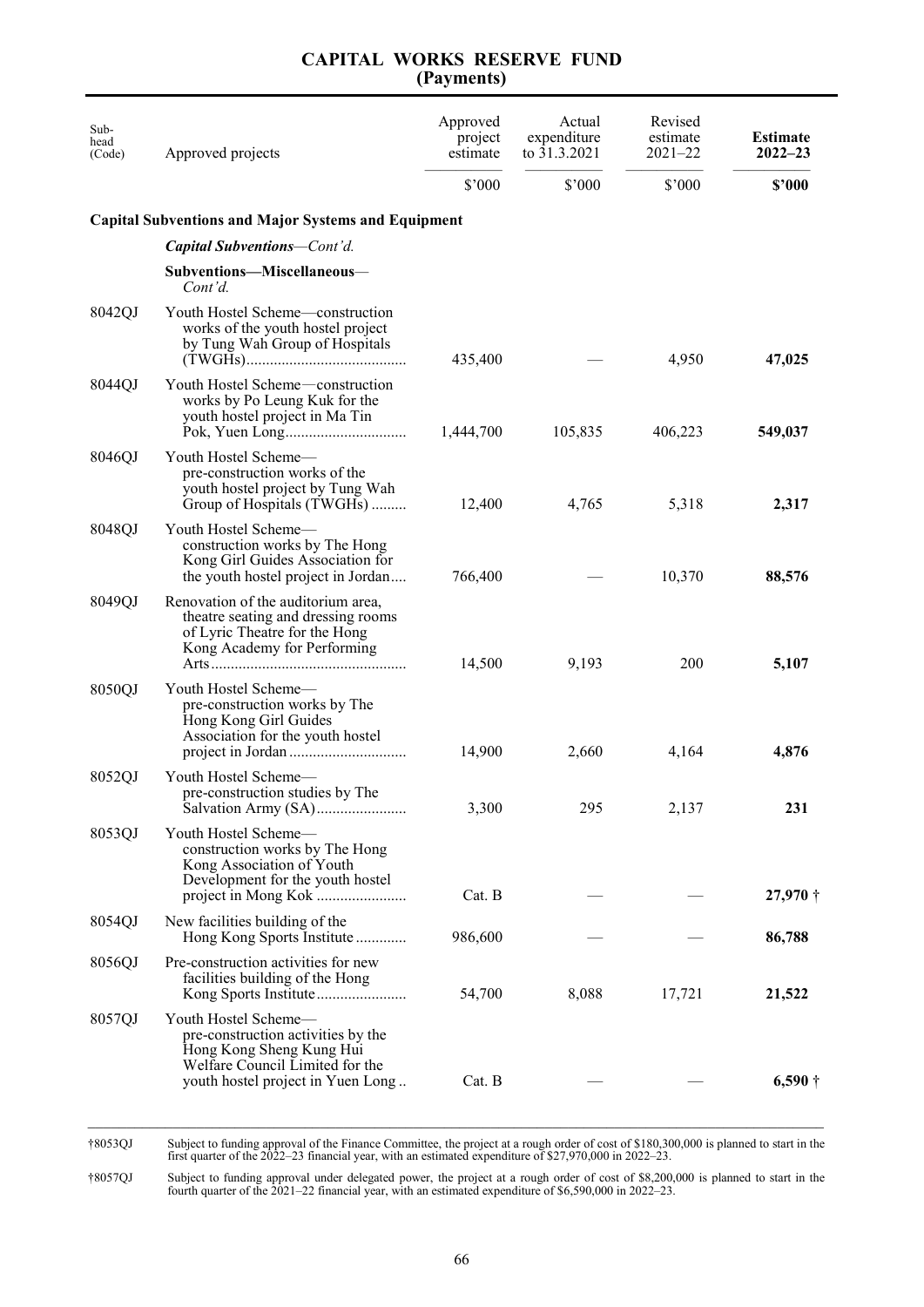| Sub-<br>head<br>(Code) | Approved projects                                                                                                                                                 | Approved<br>project<br>estimate | Actual<br>expenditure<br>to 31.3.2021 | Revised<br>estimate<br>$2021 - 22$ | <b>Estimate</b><br>$2022 - 23$ |
|------------------------|-------------------------------------------------------------------------------------------------------------------------------------------------------------------|---------------------------------|---------------------------------------|------------------------------------|--------------------------------|
|                        |                                                                                                                                                                   | \$'000                          | \$'000                                | \$'000                             | \$2000                         |
|                        | <b>Capital Subventions and Major Systems and Equipment</b>                                                                                                        |                                 |                                       |                                    |                                |
|                        | Capital Subventions-Cont'd.                                                                                                                                       |                                 |                                       |                                    |                                |
|                        | Subventions-Miscellaneous-<br>Cont'd.                                                                                                                             |                                 |                                       |                                    |                                |
| 8001QR                 | West Island Line—funding support                                                                                                                                  | 12,252,000                      | 11,701,624                            | 3,135                              | 3,276                          |
| 8002QW                 | Revitalisation Scheme-<br>Revitalisation of the Former Lai<br>Chi Kok Hospital into Jao Tsung-I<br>Academy/The Hong Kong                                          | 258,500                         | 239,795                               | 3,660                              | 14,705                         |
| 8016QW                 | Revitalisation Scheme-<br>Revitalisation of the Blue House<br>Cluster into Viva Blue House                                                                        | 75,400                          | 62,588                                | 3,000                              | 9,812                          |
| 8017QW                 | Revitalisation Scheme—<br>Revitalisation of Old Tai Po Police<br>Station into a Green Hub                                                                         | 54,900                          | 49,485                                | 2,101                              | 874                            |
| 8018QW                 | Revitalisation Scheme-<br>Revitalisation of the Bridges Street<br>Market into Hong Kong News-                                                                     | 85,300                          | 65,255                                | 2,597                              | 2,908                          |
| 8019QW                 | Revitalisation Scheme-<br>Revitalisation of the Former<br>Fanling Magistracy into the Hong<br>Kong Federation of Youth Groups<br>(HKFYG) Institute for Leadership | 111,600                         | 101,822                               | 1,000                              | 5,486                          |
| 8020QW                 | Revitalisation Scheme-<br>Revitalisation of the Haw Par<br>Mansion into Haw Par Music                                                                             | 167,300                         | 126,218                               | 2,300                              | 3,000                          |
| 8028QW                 | Revitalisation Scheme-<br>Revitalisation of the Lady Ho<br>Tung Welfare Centre into Lady Ho<br>Tung Welfare Centre Eco-Learn                                      | 54,000                          | 42,421                                | 3,000                              | 8,579                          |
| 8029QW                 | Revitalisation Scheme-<br>Revitalisation of the No. 12 School<br>Street into Tai Hang Fire Dragon                                                                 | 42,300                          | 9,502                                 | 19,657                             | 9,630                          |
| 8030QW                 | Revitalisation Scheme-<br>Revitalisation of the Old Dairy<br>Farm Senior Staff Quarters into<br>The Pokfulam Farm                                                 | 58,700                          | 35,252                                | 11,300                             | 2,090                          |
| 8031QW                 | Revitalisation Scheme-<br>Revitalisation of the Roberts<br>Block, Old Victoria Barrack-<br>Pre-contract consultancy and<br>minor investigation works              | 12,400                          | 2,187                                 | 4,170                              | 6,033                          |
| 8032QW                 | Revitalisation Scheme-<br>Revitalisation of the Luen Wo<br>Market-Pre-contract consultancy<br>and minor investigation works                                       | 6,900                           | 3,124                                 | 1,500                              | 2,276                          |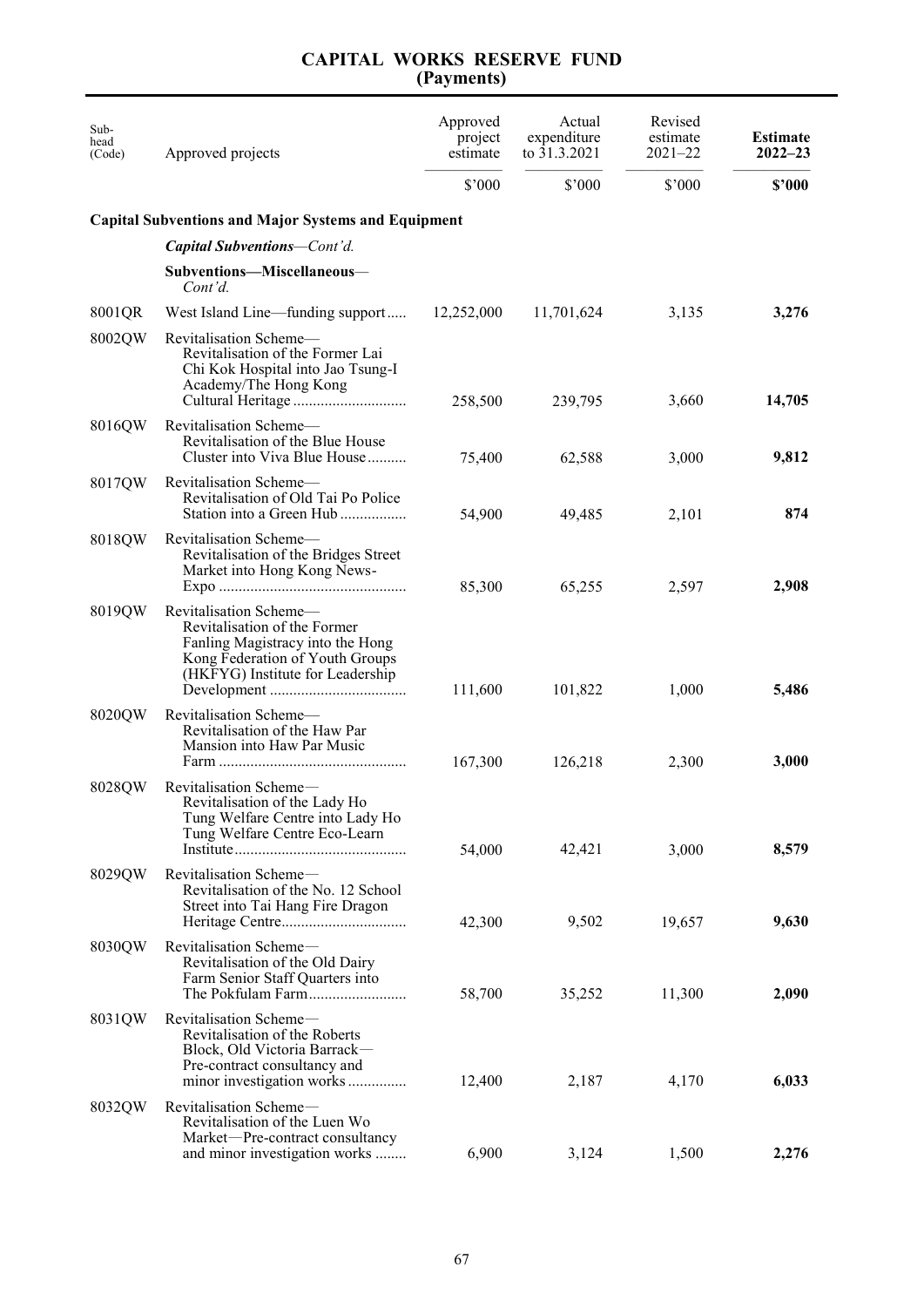|            |  | <b>CAPITAL WORKS RESERVE FUND</b> |  |  |  |  |
|------------|--|-----------------------------------|--|--|--|--|
| (Payments) |  |                                   |  |  |  |  |

| Sub-<br>head<br>(Code) | Approved projects                                                                                                                                        | Approved<br>project<br>estimate | Actual<br>expenditure<br>to 31.3.2021 | Revised<br>estimate<br>$2021 - 22$ | <b>Estimate</b><br>$2022 - 23$ |
|------------------------|----------------------------------------------------------------------------------------------------------------------------------------------------------|---------------------------------|---------------------------------------|------------------------------------|--------------------------------|
|                        |                                                                                                                                                          | \$'000                          | \$'000                                | \$'000                             | \$2000                         |
|                        | <b>Capital Subventions and Major Systems and Equipment</b>                                                                                               |                                 |                                       |                                    |                                |
|                        | <b>Capital Subventions–Cont'd.</b>                                                                                                                       |                                 |                                       |                                    |                                |
|                        | Subventions-Miscellaneous-<br>Cont'd.                                                                                                                    |                                 |                                       |                                    |                                |
| 8033QW                 | Revitalisation Scheme-<br>Revitalisation of the Former Lau<br>Fau Shan Police Station-<br>Pre-contract consultancy and<br>minor investigation works      | 7,900                           | 2,043                                 | 3,396                              | 2,460                          |
| 8034QW                 | Revitalisation Scheme-<br>Revitalisation of the Watervale<br>House, Former Gordon Hard<br>Camp-Pre-contract consultancy<br>and minor investigation works | 7,300                           | 885                                   | 100                                | 5,350                          |
| 8035QW                 | Revitalisation Scheme-<br>Revitalisation of the Roberts<br>Block, Old Victoria Barracks into<br>Roberts Block Open HeArts                                | 219,000                         |                                       | 1,000                              | 30,269                         |
| 8036QW                 | Revitalisation Scheme-<br>Revitalisation of the Luen Wo<br>Market into Luen Wo Market-<br>House of Urban and Rural Living                                | 68,200                          |                                       | 1,500                              | 19,391                         |
| 8037QW                 | Revitalisation Scheme-<br>Revitalisation of the Former Lau<br>Fau Shan Police Station into<br>Hong Kong Guide Dogs Academy                               | 98,300                          |                                       | 500                                | 24,700                         |
| 8039QW                 | Repair and Maintenance works for<br>Revitalising Historic Buildings<br>Through Partnership Scheme-                                                       | Cat. B                          |                                       |                                    | $1,400 \dagger$                |
|                        | 8040QW Repair and Maintenance works for<br>Revitalising Historic Buildings<br>Through Partnership Scheme-                                                | Cat. B                          |                                       |                                    | $2,900\dagger$                 |
| 8041QW                 | Repair and Maintenance works for<br>Revitalising Historic Buildings<br>Through Partnership Scheme-                                                       | Cat. B                          |                                       |                                    | $3,100 \dagger$                |
| 8042QW                 | Repair and Maintenance works for<br>Revitalising Historic Buildings<br>Through Partnership Scheme-                                                       | Cat. B                          |                                       |                                    | $5,908\dagger$                 |

\_\_\_\_\_\_\_\_\_\_\_\_\_\_\_\_\_\_\_\_\_\_\_\_\_\_\_\_\_\_\_\_\_\_\_\_\_\_\_\_\_\_\_\_\_\_\_\_\_\_\_\_\_\_\_\_\_\_\_\_\_\_\_\_\_\_\_\_\_\_\_\_\_\_\_\_\_\_\_\_\_\_\_\_\_\_\_\_\_\_\_\_\_\_\_ †8039QW Subject to funding approval under delegated power, the project at a rough order of cost of \$2,300,000 is planned to start in the first quarter of the 2022–23 financial year, with an estimated expenditure of \$1,400,000 in 2022–23.

†8040QW Subject to funding approval under delegated power, the project at a rough order of cost of \$14,200,000 is planned to start in the third quarter of the 2022–23 financial year, with an estimated expenditure of \$2,900

†8041QW Subject to funding approval under delegated power, the project at a rough order of cost of \$15,000,000 is planned to start in the third quarter of the 2022–23 financial year, with an estimated expenditure of \$3,100,000 in 2022–23.

†8042QW Subject to funding approval under delegated power, the project at a rough order of cost of \$14,400,000 is planned to start in the first quarter of the 2022–23 financial year, with an estimated expenditure of \$5,908,000 in 2022–23.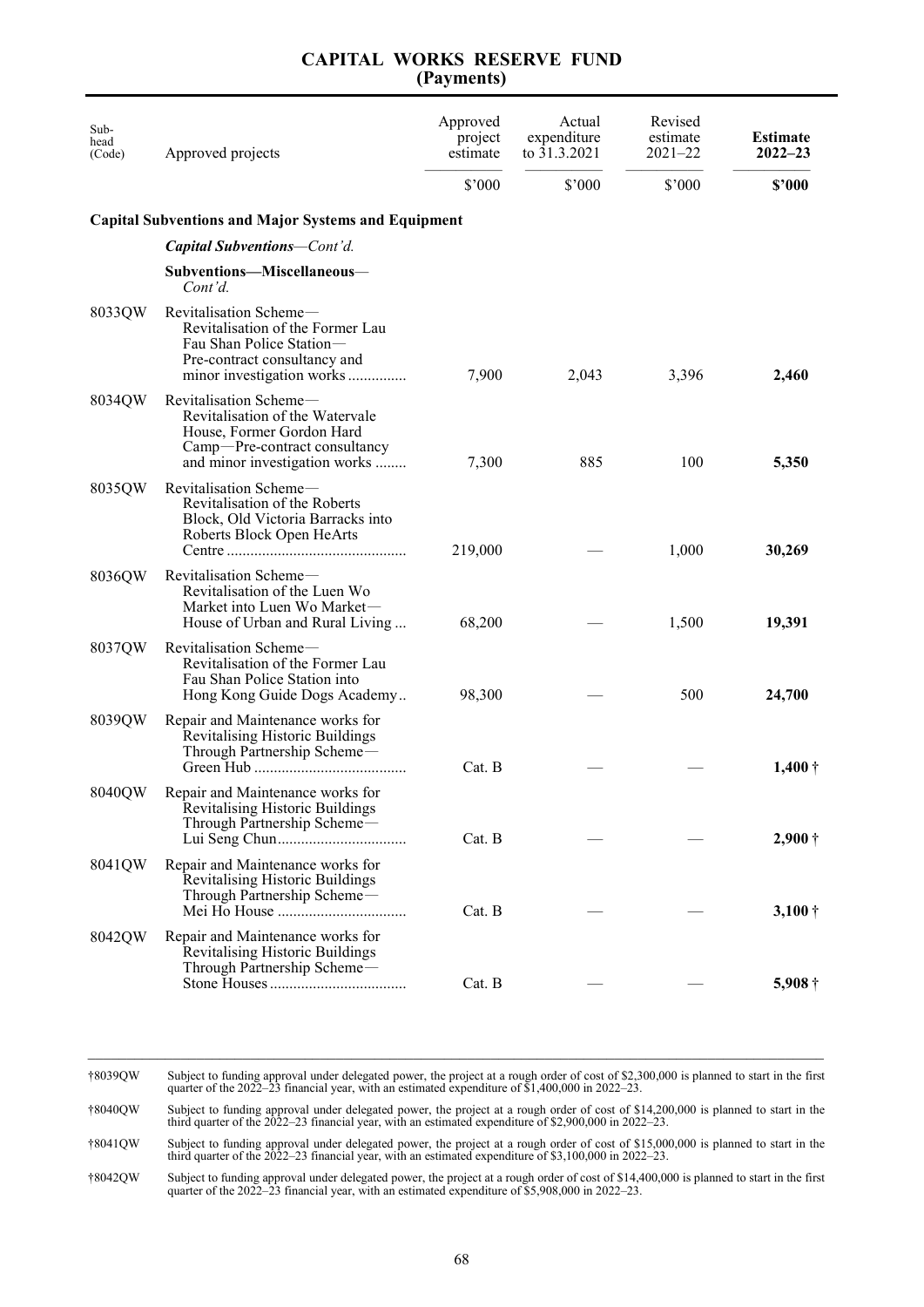| Sub-<br>head<br>(Code) | Approved projects                                                                                                                                                             | Approved<br>project<br>estimate<br>$$^{\prime}000$ | Actual<br>expenditure<br>to 31.3.2021<br>\$'000 | Revised<br>estimate<br>$2021 - 22$<br>\$'000 | <b>Estimate</b><br>$2022 - 23$<br>\$2000 |
|------------------------|-------------------------------------------------------------------------------------------------------------------------------------------------------------------------------|----------------------------------------------------|-------------------------------------------------|----------------------------------------------|------------------------------------------|
|                        | <b>Capital Subventions and Major Systems and Equipment</b>                                                                                                                    |                                                    |                                                 |                                              |                                          |
|                        | Capital Subventions-Cont'd.                                                                                                                                                   |                                                    |                                                 |                                              |                                          |
|                        | Subventions-Miscellaneous-<br>Cont'd.                                                                                                                                         |                                                    |                                                 |                                              |                                          |
| 8043QW                 | Repair and Maintenance works for<br>Revitalising Historic Buildings<br>Through Partnership Scheme-<br>Former Lai Chi Kok Hospital                                             | Cat. B                                             |                                                 |                                              | $2,100 \dagger$                          |
|                        |                                                                                                                                                                               | 19,725,000                                         | 14,764,141                                      | 565,078                                      | 1,064,881                                |
|                        | Capital Subventions: total                                                                                                                                                    | 86,819,900                                         | 40,821,028                                      | 5,461,571                                    | 6,129,785                                |
|                        | <b>Major Systems and Equipment</b>                                                                                                                                            |                                                    |                                                 |                                              |                                          |
|                        | <b>Civil Aviation Department</b>                                                                                                                                              |                                                    |                                                 |                                              |                                          |
| 8032XJ                 | Replacement of air traffic control                                                                                                                                            | 1,565,000                                          | 1,175,929                                       | 26,524                                       | 18,709                                   |
| 8034XJ                 | Provision of air navigation service<br>equipment to support the Three-<br>Runway System at the Hong Kong<br>International Airport and replace<br>existing aged air navigation |                                                    |                                                 |                                              |                                          |
|                        |                                                                                                                                                                               | 2,958,000                                          | 41,561                                          | 64,089                                       | 454,176                                  |
|                        |                                                                                                                                                                               | 4,523,000                                          | 1,217,490                                       | 90,613                                       | 472,885                                  |
|                        | <b>Correctional Services Department</b>                                                                                                                                       |                                                    |                                                 |                                              |                                          |
| 8028XL                 | Installation of electric locks security<br>system in Tai Lam Centre for                                                                                                       | 34,995                                             | 16,794                                          | 14,815                                       | 2,258                                    |
| 8029XL                 | Replacement and enhancement of the<br>closed circuit television systems                                                                                                       | 162,680                                            | 36,379                                          | 22,190                                       | 37,383                                   |
| 8033XL                 | Installation of electric locks security<br>system in Stanley Prison                                                                                                           | 765,400                                            | 24,482                                          | 60,000                                       | 124,002                                  |
| 8035XL                 | Replacement and enhancement of the<br>closed circuit television systems for<br>Pak Sha Wan Correctional<br>Institution and Siu Lam Psychiatric                                | 51,546                                             | 3,411                                           | 9,500                                        | 20,399                                   |
| 8037XL                 | Development of the Central Control<br>Centre System and Geographic<br>Information System at the new                                                                           |                                                    |                                                 |                                              | $7,292$ †                                |

†8043QW Subject to funding approval under delegated power, the project at a rough order of cost of \$14,900,000 is planned to start in the first quarter of the 2022–23 financial year, with an estimated expenditure of \$2,100,000 in 2022–23.

†8037XL Subject to funding approval of the Finance Committee, the project at a rough order of cost of \$64,726,000 is planned to start in the second quarter of the 2022–23 financial year, with an estimated expenditure of \$7,292,000 in 2022–23.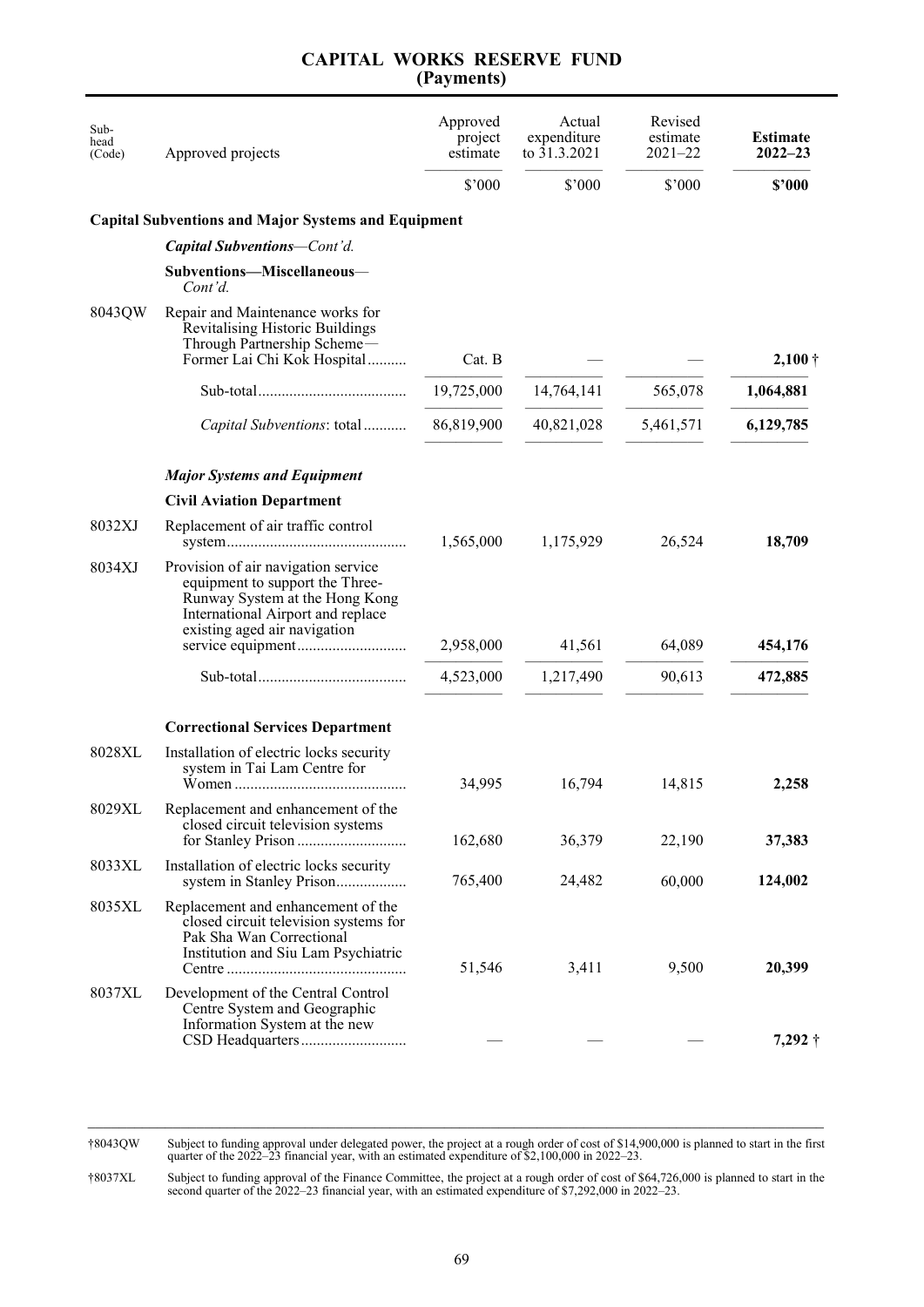| \$'000<br>$$^{\prime}000$<br>\$'000<br><b>Capital Subventions and Major Systems and Equipment</b><br><b>Major Systems and Equipment-</b><br>Cont'd.<br><b>Correctional Services</b><br>Department-Cont'd.<br>8038XL<br>Full implementation of "Persons-in-<br>custody Integrated Intelligent<br>Communication System" in 19<br>correctional institutions/facilities<br>1,014,621<br>81,066<br>106,505<br><b>Environmental Protection</b><br>Department<br>Provision of a three-dimensional<br>8012XQ<br>air pollution monitoring network<br>using light detection and ranging<br>technology for tracking pollution<br>710<br>transport over Hong Kong<br>55,000<br>420<br>55,000<br>420<br>710<br><b>Fire Services Department</b><br>8054XR<br>Replacement of the mobilising and<br>communications system of the Fire<br>169,759<br>Services Department<br>1,713,700<br>157,948<br>1,713,700<br>157,948<br>169,759 | \$2000  |
|--------------------------------------------------------------------------------------------------------------------------------------------------------------------------------------------------------------------------------------------------------------------------------------------------------------------------------------------------------------------------------------------------------------------------------------------------------------------------------------------------------------------------------------------------------------------------------------------------------------------------------------------------------------------------------------------------------------------------------------------------------------------------------------------------------------------------------------------------------------------------------------------------------------------|---------|
|                                                                                                                                                                                                                                                                                                                                                                                                                                                                                                                                                                                                                                                                                                                                                                                                                                                                                                                    |         |
|                                                                                                                                                                                                                                                                                                                                                                                                                                                                                                                                                                                                                                                                                                                                                                                                                                                                                                                    |         |
|                                                                                                                                                                                                                                                                                                                                                                                                                                                                                                                                                                                                                                                                                                                                                                                                                                                                                                                    |         |
|                                                                                                                                                                                                                                                                                                                                                                                                                                                                                                                                                                                                                                                                                                                                                                                                                                                                                                                    |         |
|                                                                                                                                                                                                                                                                                                                                                                                                                                                                                                                                                                                                                                                                                                                                                                                                                                                                                                                    | $300 +$ |
|                                                                                                                                                                                                                                                                                                                                                                                                                                                                                                                                                                                                                                                                                                                                                                                                                                                                                                                    | 191,634 |
|                                                                                                                                                                                                                                                                                                                                                                                                                                                                                                                                                                                                                                                                                                                                                                                                                                                                                                                    |         |
|                                                                                                                                                                                                                                                                                                                                                                                                                                                                                                                                                                                                                                                                                                                                                                                                                                                                                                                    | 490     |
|                                                                                                                                                                                                                                                                                                                                                                                                                                                                                                                                                                                                                                                                                                                                                                                                                                                                                                                    | 490     |
|                                                                                                                                                                                                                                                                                                                                                                                                                                                                                                                                                                                                                                                                                                                                                                                                                                                                                                                    |         |
|                                                                                                                                                                                                                                                                                                                                                                                                                                                                                                                                                                                                                                                                                                                                                                                                                                                                                                                    | 200,163 |
|                                                                                                                                                                                                                                                                                                                                                                                                                                                                                                                                                                                                                                                                                                                                                                                                                                                                                                                    | 200,163 |
| <b>Food and Environmental Hygiene</b><br>Department                                                                                                                                                                                                                                                                                                                                                                                                                                                                                                                                                                                                                                                                                                                                                                                                                                                                |         |
| 8065VB<br>Replacement of Radio<br>Communications System of the<br>Food and Environmental Hygiene                                                                                                                                                                                                                                                                                                                                                                                                                                                                                                                                                                                                                                                                                                                                                                                                                   |         |
| 56,362<br>13,513<br>22,000                                                                                                                                                                                                                                                                                                                                                                                                                                                                                                                                                                                                                                                                                                                                                                                                                                                                                         | 3,000   |
| 56,362<br>13,513<br>22,000                                                                                                                                                                                                                                                                                                                                                                                                                                                                                                                                                                                                                                                                                                                                                                                                                                                                                         | 3,000   |
| <b>Hong Kong Observatory</b>                                                                                                                                                                                                                                                                                                                                                                                                                                                                                                                                                                                                                                                                                                                                                                                                                                                                                       |         |
| 8025ZF<br>Replacement and upgrading of<br>meteorological facilities for the<br>Hong Kong International Airport<br>154,000<br>148,279<br>2,750                                                                                                                                                                                                                                                                                                                                                                                                                                                                                                                                                                                                                                                                                                                                                                      | 2,971   |
| 8036ZF<br>Provision of aviation meteorological<br>systems to support the Three-<br>Runway System at Hong Kong<br>3,993<br>International Airport<br>271,900<br>31,599                                                                                                                                                                                                                                                                                                                                                                                                                                                                                                                                                                                                                                                                                                                                               | 7,880   |
| 8037ZF<br>Replacement of the storm-detecting<br>138<br>weather radar at Tai Mo Shan<br>48,000<br>2,200                                                                                                                                                                                                                                                                                                                                                                                                                                                                                                                                                                                                                                                                                                                                                                                                             | 29,000  |

†8038XL Subject to funding approval of the Finance Committee, the project at a rough order of cost of \$124,500,000 is planned to start in the second quarter of the 2022–23 financial year, with an estimated expenditure of \$300,000 in 2022–23.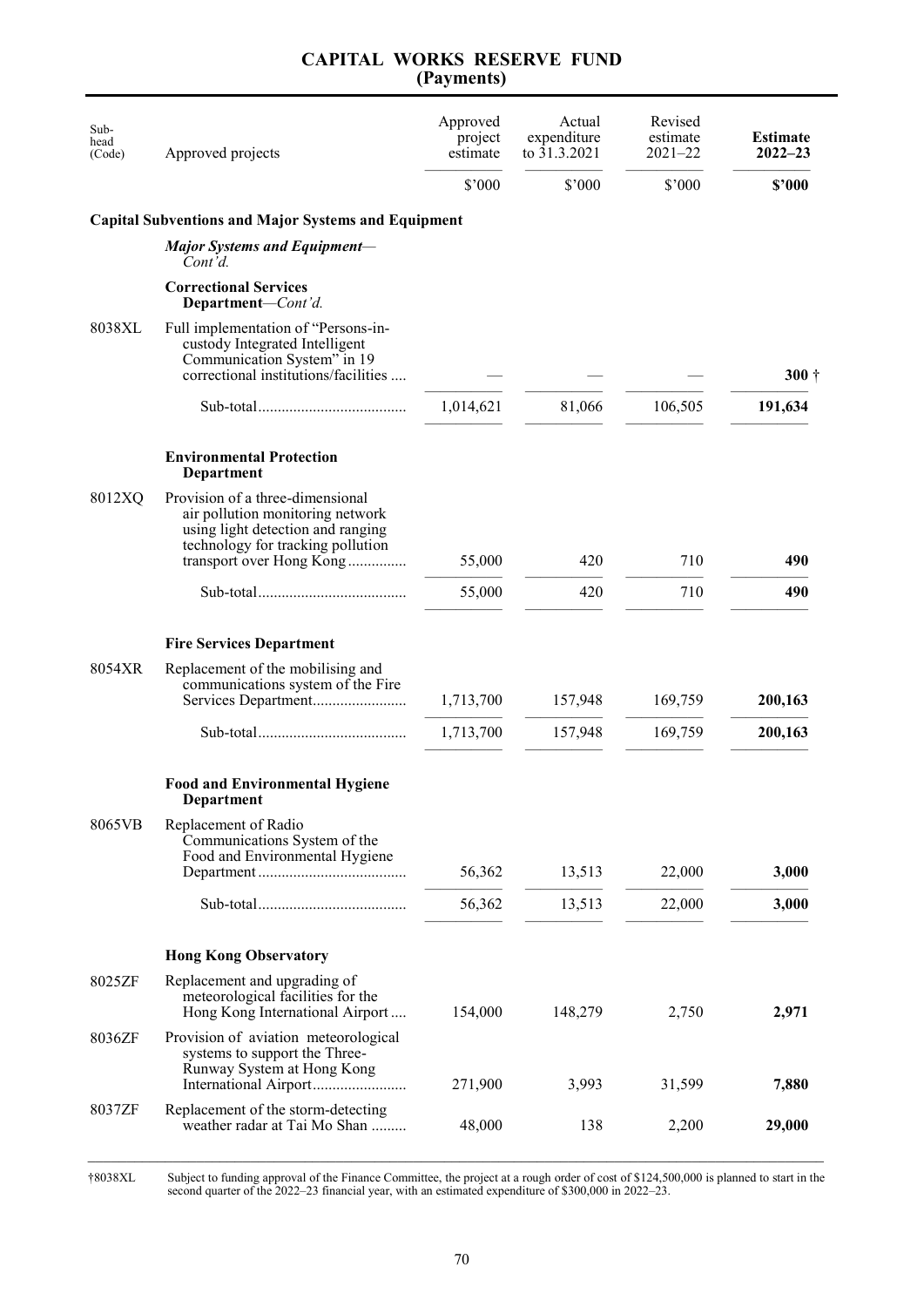| Sub-<br>head<br>(Code) | Approved projects                                                                                                                      | Approved<br>project<br>estimate | Actual<br>expenditure<br>to 31.3.2021 | Revised<br>estimate<br>$2021 - 22$ | <b>Estimate</b><br>$2022 - 23$ |
|------------------------|----------------------------------------------------------------------------------------------------------------------------------------|---------------------------------|---------------------------------------|------------------------------------|--------------------------------|
|                        |                                                                                                                                        | $$^{\prime}000$                 | \$'000                                | \$'000                             | \$2000                         |
|                        | <b>Capital Subventions and Major Systems and Equipment</b>                                                                             |                                 |                                       |                                    |                                |
|                        | <b>Major Systems and Equipment-</b><br>Cont'd.                                                                                         |                                 |                                       |                                    |                                |
|                        | Hong Kong Observatory-Cont'd.                                                                                                          |                                 |                                       |                                    |                                |
| 8038ZF                 | Procurement of a high performance                                                                                                      | 90,000                          | 212                                   | 672                                | 705                            |
| 8039ZF                 | Procurement of aircraft wake<br>turbulence detection equipment for<br>the existing runways of the Hong<br>Kong International Airport   | 37,800                          |                                       |                                    | 2,200                          |
| 8040ZF                 | Replacement of the long-range Light<br>Detection and Ranging Systems of                                                                | 64,200                          |                                       |                                    | 99                             |
|                        |                                                                                                                                        | 665,900                         | 152,622                               | 37,221                             | 42,855                         |
|                        |                                                                                                                                        |                                 |                                       |                                    |                                |
|                        | <b>Hong Kong Police Force</b>                                                                                                          |                                 |                                       |                                    |                                |
| 8130YU                 | Replacement of digital radar security<br>system for the Marine Region                                                                  | 39,785                          | 4,349                                 | 22,597                             | 12,839                         |
| 8138YU                 | Replacement of the Command and<br>Control Communications System<br>of the Hong Kong Police Force                                       | 855,436                         | 163,133                               | 35,649                             | 149,737                        |
| 8140YU                 | <b>Implementation of Marine Situational</b><br>Awareness System                                                                        | 186,335                         | 4,009                                 | 1,440                              | 18,320                         |
| 8141YU                 | Replacement of Marine Police<br>Central Command System and its<br>Electro-Optical Sensors as well as<br>the Procurement of New Sensors | 54,229                          |                                       | 2,397                              | 4,402                          |
|                        |                                                                                                                                        | 1,135,785                       | 171,491                               | 62,083                             | 185,298                        |
|                        | <b>Independent Commission Against</b><br>Corruption                                                                                    |                                 |                                       |                                    |                                |
| 8020YG                 | Replacement of the radio<br>communications system of the<br>Operations Department                                                      | 78,730                          | 61,167                                | 66                                 | 10,667                         |
|                        |                                                                                                                                        | 78,730                          | 61,167                                | 66                                 | 10,667                         |
|                        | <b>Marine Department</b>                                                                                                               |                                 |                                       |                                    |                                |
| 8079YQ                 | Replacement/upgrading of vessel                                                                                                        | 558,200                         | 419,481                               | 20,000                             | 19,979                         |
| 8088YQ                 | Procurement of Ground Receiving<br>Station of the Medium Earth Orbit<br>Search and Rescue Satellite                                    |                                 |                                       |                                    |                                |
|                        |                                                                                                                                        | 41,400                          | 7,203                                 | 8,000                              | 8,000                          |
|                        |                                                                                                                                        | 599,600                         | 426,684                               | 28,000                             | 27,979                         |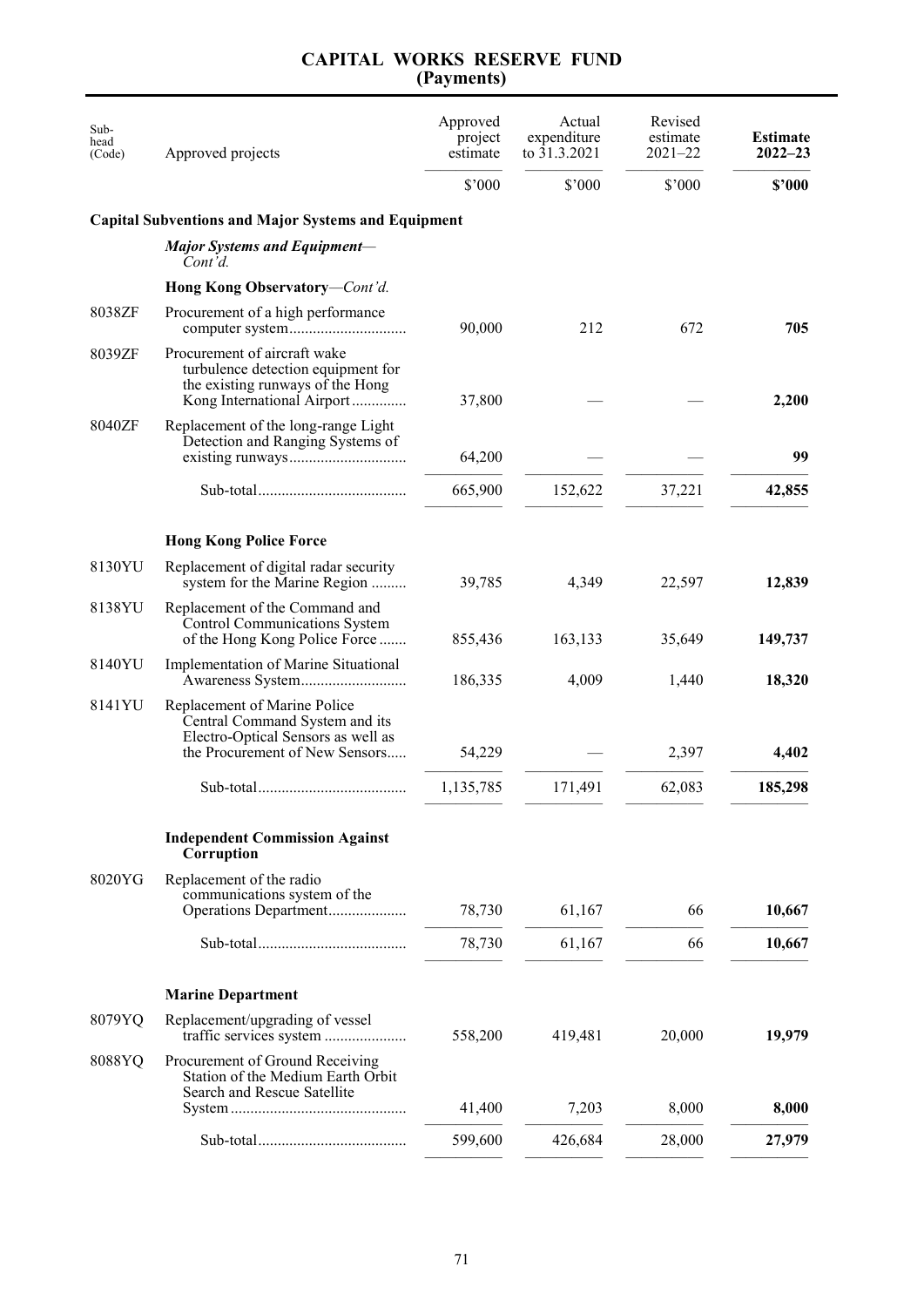| Sub-<br>head<br>(Code) | Approved projects                                                                                                                                                  | Approved<br>project<br>estimate | Actual<br>expenditure<br>to 31.3.2021 | Revised<br>estimate<br>$2021 - 22$ | <b>Estimate</b><br>$2022 - 23$ |
|------------------------|--------------------------------------------------------------------------------------------------------------------------------------------------------------------|---------------------------------|---------------------------------------|------------------------------------|--------------------------------|
|                        |                                                                                                                                                                    | $$^{\prime}000$                 | \$'000                                | \$'000                             | \$2000                         |
|                        | <b>Capital Subventions and Major Systems and Equipment</b>                                                                                                         |                                 |                                       |                                    |                                |
|                        | <b>Major Systems and Equipment-</b><br>Cont'd.                                                                                                                     |                                 |                                       |                                    |                                |
|                        | <b>Transport Department</b>                                                                                                                                        |                                 |                                       |                                    |                                |
| 8174ZN                 | Replacement of tunnel lighting<br>system in the Kai Tak Tunnel                                                                                                     | 85,900                          | 52,532                                | 13,000                             | 12,301                         |
| 8177ZN                 | Relocation of Transport Department's<br>operation centres to the West<br>Kowloon Government Offices                                                                | 73,254                          | 69,556                                | 2,111                              | 958                            |
| 8178ZN                 | Replacement of traffic control and<br>surveillance system in the Eastern                                                                                           | 145,650                         | 36,077                                | 2,886                              | 45,989                         |
| 8180ZN                 | Replacement of traffic control and<br>surveillance system in the Kai Tak                                                                                           | 112,040                         | 25,965                                | 40,266                             | 27,177                         |
| 8183ZN                 | Installation of traffic detectors                                                                                                                                  | 194,000                         | 137,579                               | 20,207                             | 19,304                         |
| 8184ZN                 | Replacement of traffic control and<br>surveillance system in the<br>Tsing Ma Control Area                                                                          | 298,910                         | 18,072                                | 9,264                              | 36,704                         |
| 8185ZN                 | Replacement of traffic control and<br>surveillance system and radio<br>communication system in the                                                                 | 108,600                         | 1,100                                 | 3,500                              | 4,530                          |
| 8186ZN                 | Replacement of traffic control and<br>surveillance system in the Tate's                                                                                            | 184,470                         | 3,000                                 | 4,000                              | 5,858                          |
| 8187ZN                 | Replacement of lane control signals<br>and variable aspect signs of traffic<br>control and surveillance system in<br>the Tseung Kwan O Tunnel                      | 10,253                          | 300                                   | 300                                | 452                            |
| 8188ZN                 | Replacement of private automatic<br>branch exchange systems in the<br>Eastern Harbour Crossing, Lion<br>Rock Tunnel, Shing Mun Tunnels<br>and Cross-Harbour Tunnel | 13,900                          | 400                                   | 480                                | 2,253                          |
| 8189ZN                 | Replacement of traffic control and<br>surveillance system at the Lion                                                                                              | 139,000                         |                                       | 1,070                              | 1,552                          |
| 8190ZN                 | Replacement of the traffic signal<br>controllers and ancillary<br>equipment of Hong Kong Area<br>Traffic Control System                                            |                                 |                                       |                                    | $300\dagger$                   |
|                        |                                                                                                                                                                    | 1,365,977                       | 344,581                               | 97,084                             | 157,378                        |
|                        | Major Systems and Equipment: total                                                                                                                                 | 11,208,675                      | 2,626,982                             | 614,041                            | 1,292,349                      |
|                        |                                                                                                                                                                    |                                 |                                       |                                    |                                |

†8190ZN Subject to funding approval of the Finance Committee, the project at a rough order of cost of \$159,762,000 is planned to start in the fourth quarter of the 2022–23 financial year, with an estimated expenditure of \$300,000 in 2022–23.

\_\_\_\_\_\_\_\_\_\_\_\_\_\_\_\_\_\_\_\_\_\_\_\_\_\_\_\_\_\_\_\_\_\_\_\_\_\_\_\_\_\_\_\_\_\_\_\_\_\_\_\_\_\_\_\_\_\_\_\_\_\_\_\_\_\_\_\_\_\_\_\_\_\_\_\_\_\_\_\_\_\_\_\_\_\_\_\_\_\_\_\_\_\_\_